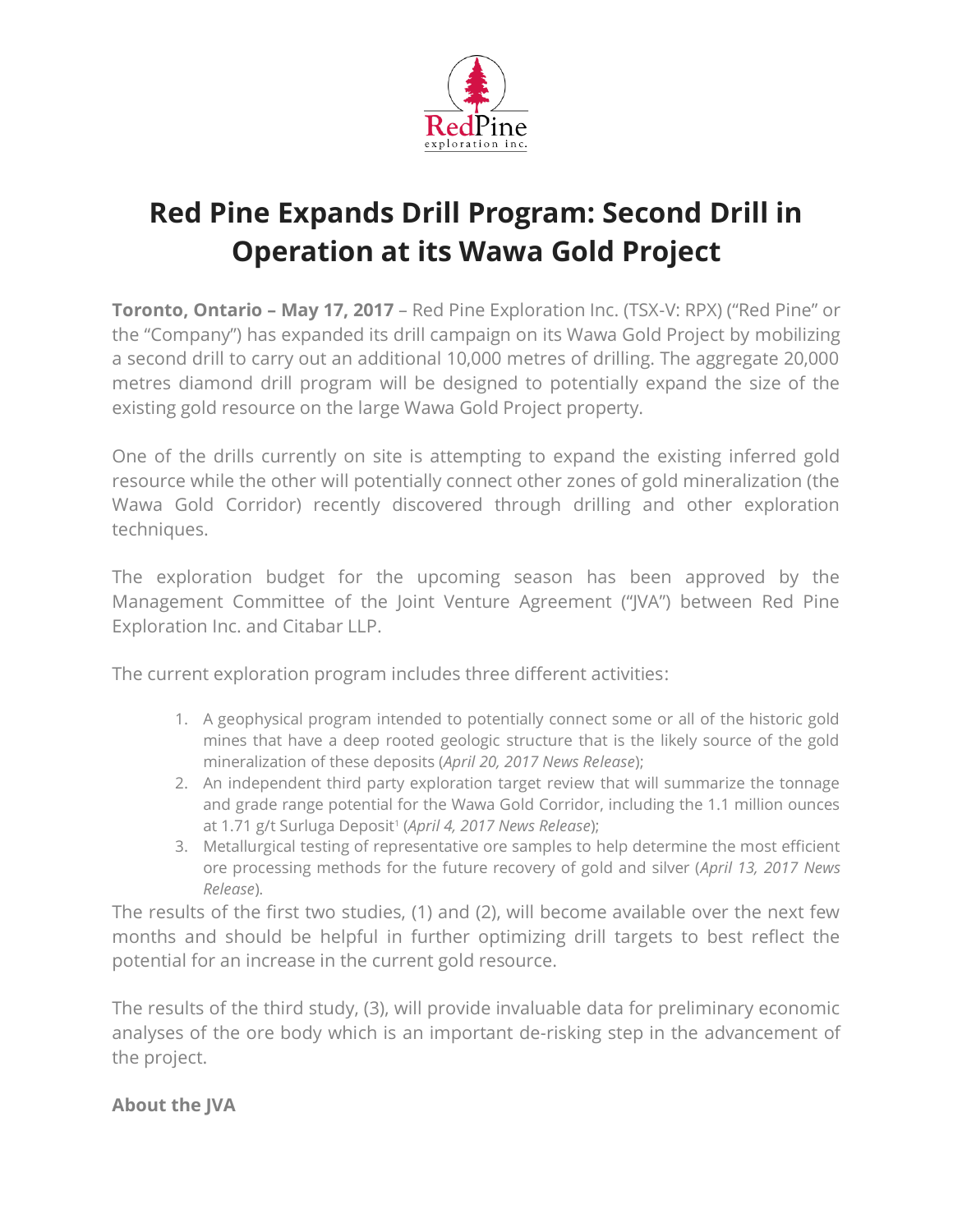

Red Pine has a 60% interest in the Wawa Gold Project with Citabar LLP holding the remaining 40%. This partnership has been extremely valuable to Red Pine as the manager of the operations aggressively advances exploration on the property.

Quentin Yarie, P.Geo., President, CEO, and Director, stated *"Citabar has proven to be an excellent partner in the Wawa Gold Project. Citabar supports our exploration program wholeheartedly and is able to contribute monetarily in a significant manner to the ongoing exploration program. Citabar shares Red Pine's objective to develop the project and increase shareholder value."*

### **About the Wawa Gold Project**

- 100% owned land position between JV partners
- 2 km southeast of the Municipality of Wawa, Ontario, close to roads, power and other infrastructure
- 8 past producing mines on property with historical production of 120,000 oz gold at 9.04 g/t average grade<sup>2</sup>

### **> 1M oz Inferred Gold Resource at 1.71 g/t (0.5 g/t cut-off)<sup>2</sup>**

- o Near surface mineralization
- o Open in all directions
- o Historical royalties held by Red Pine

# **Considerable Growth Potential**

- o Potential for multi-million ounces resource
- o Newly discovered high-grade gold zones
- o Gold mineralization extends 5 km along strike

# **Preliminary Metallurgical Study Underway**

• Optimization of gold and silver recoveries

# **Qualified Person**

Quentin Yarie, PGeo., is the qualified person responsible for preparing, supervising and approving the scientific and technical content of this news release.

# **About Red Pine Exploration Inc.**

Red Pine Exploration Inc. is a gold and base-metals exploration company headquartered in Toronto, Ontario, Canada. The Company's common shares trade on the TSX Venture Exchange under the symbol "RPX".

Red Pine has a 60% interest in the Wawa Gold Project with Citabar LLP. holding the remaining 40% interest. Red Pine is the Operating Manager of the Project and is focused on expanding the existing gold resource on the property.

For more information about the Company visit [www.redpineexp.com](http://www.redpineexp.com/)